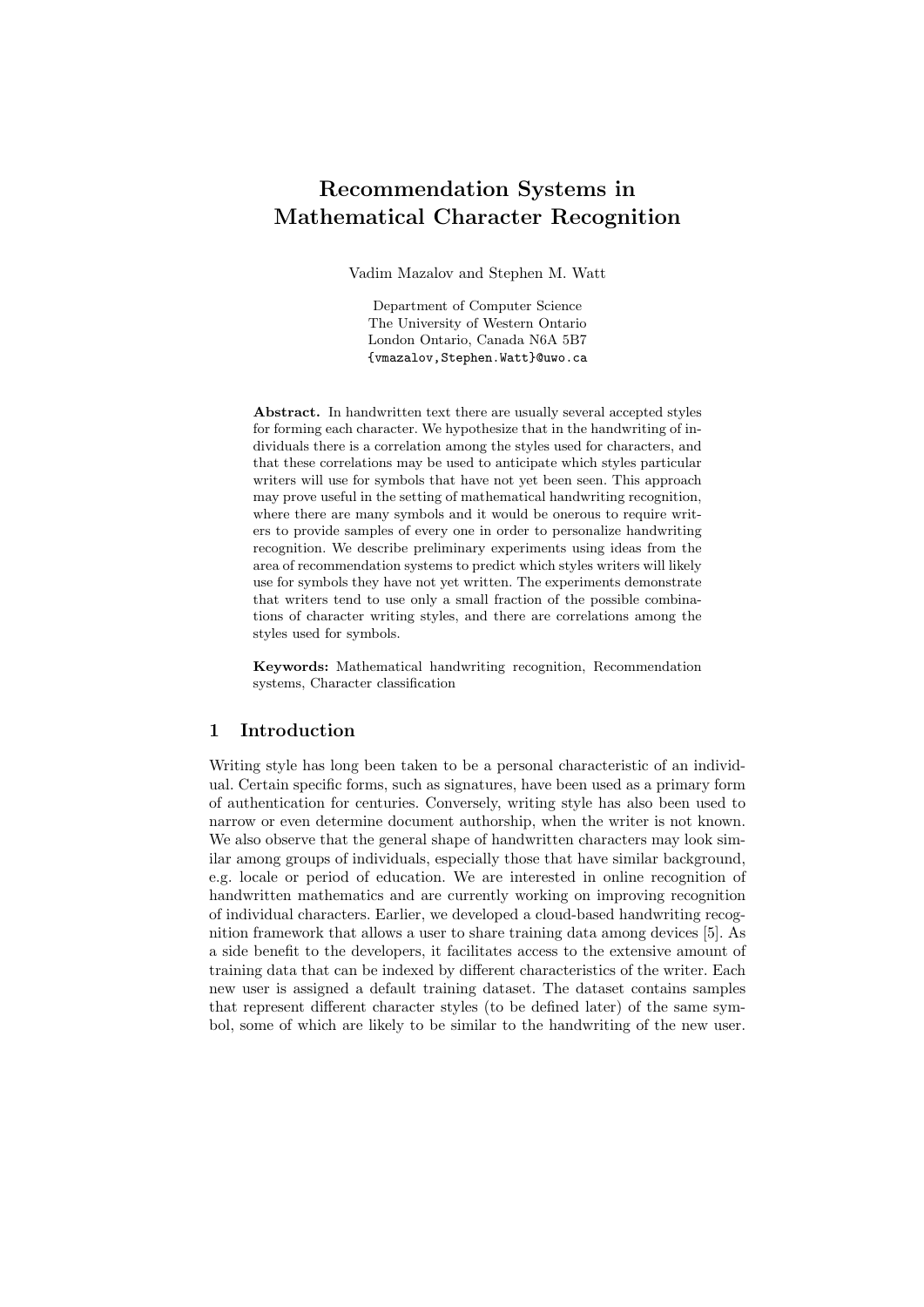#### 2 Vadim Mazalov and Stephen M. Watt

However, the samples that represent character styles different from those of the new user make the training dataset noisy and may cause misclassification.

In our approach to classification, a character is represented by the coefficients of an approximation of trace curves with orthogonal polynomials [3]. Recognition is based on computation of the distance to convex hulls of nearest neighbours in the space of coefficients of approximation of symbol strokes. Typically, the method does not require many training samples to discriminate a class. However, because there is a large number of classes in handwritten mathematics, the training dataset may contain tens of thousands of characters. Therefore, any form of automated or semi-automated training can be a valuable asset in this environment.

We are motivated by the wide and successful usage of recommendation systems on the Internet that are designed to recommend products to consumers, based on their purchasing history and the history of individuals with similar behaviour [1]. In this work, we investigate similarity of character styles with respect to the writers who provided them and similarity of writers with respect to their styles. We also develop a method for semi-automated training of the recognizer by proposing character styles that are likely to be applicable to the handwriting of the new user, based on the styles that the user has already provided and the styles of writers with similar handwriting. This theory is based on the assumption that if a group of users writes some characters in the same style, it is likely that they will write certain other characters in the same style as well. An example is shown in Figure 1. This assumption is supported by an experiment we sketch in this paper.

The remainder of the article is organized as follows. In Section 2 we define some basic concepts and explain the organization of test dataset. Section 3 describes the types of handwriting similarity in which we have interest, and how we might use this to predict character styles. Section 4 presents the experimental evaluation. Section 5 gives an example of how this information can be used. Section 6 gives some conclusions.

#### 2 Definitions and Organization of Data

In discussing similarity of handwriting we need to distinguish between various notions such as the similarity of individual symbols versus entire writing repertoires. We therefore introduce a few definitions to ensure clarity:

A character or symbol or class represents a single- or multi-stroke handwritten letter that may include an accent, e.g. "a", "1", " $\Sigma$ ", etc.

A style or character style refers to the way in which one character is written. For our purposes, this is given by the class and the direction and order of the strokes in which the sample has been written. Theoretically, the number of possible styles for a single class character of k strokes is  $2^k k!$ , while in practice this number is not more than 3, even for samples with relatively large number of stokes.

A writing style is a collection of character styles for a set of characters. It may be viewed as a set of (character, character style) pairs. We may refer to an author's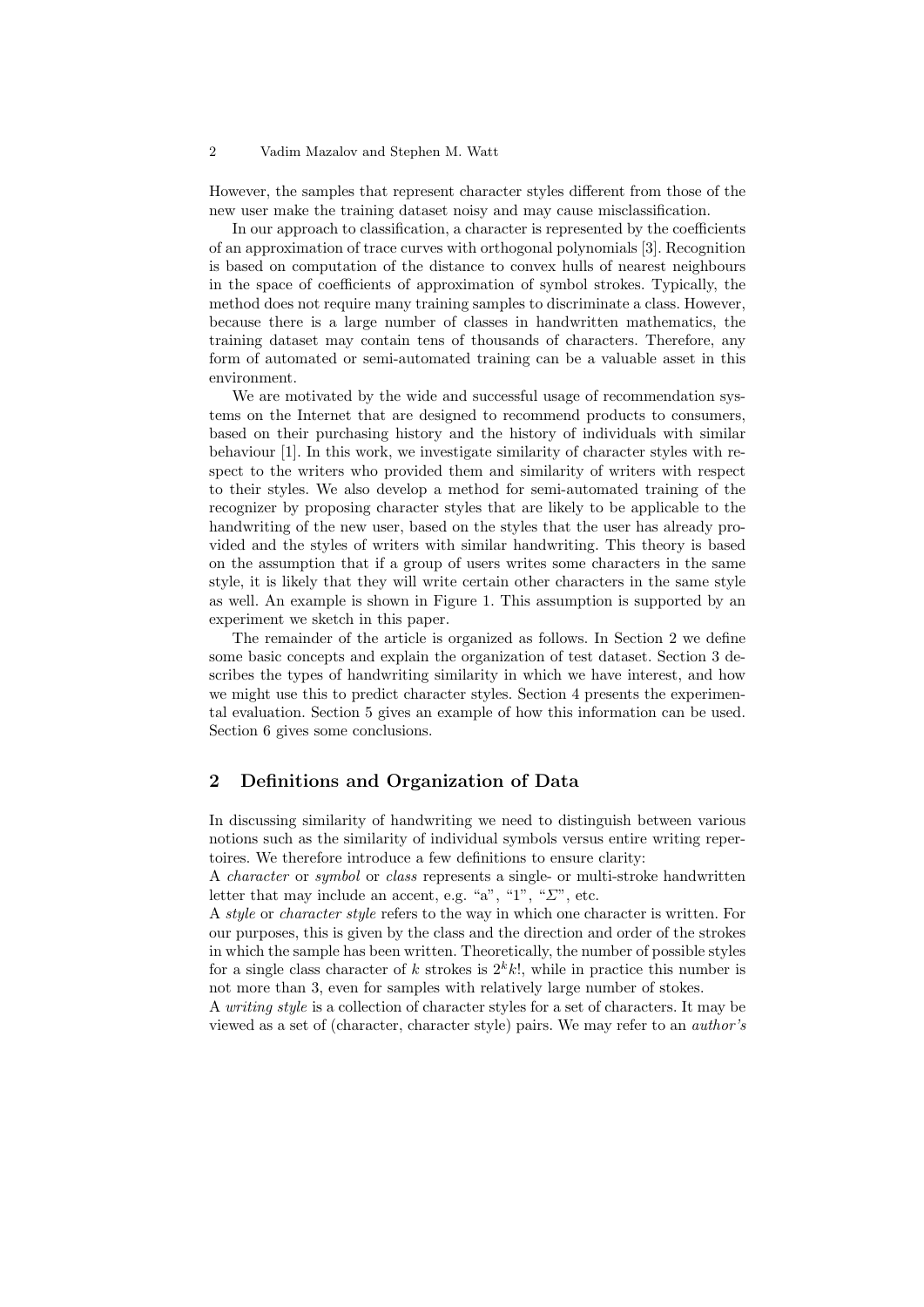

Fig. 1. An example of characters written in a similar style (a) "9" and "a" are written clockwise, and (b) "a" and "9" are written counterclockwise



Fig. 2. (a) The structure of the dataset, (b) The structure of the user profile.

writing style to mean all the character styles observed from that author. This definition is similar to the concept of handwriting style investigated in [2]. A sample is a handwritten sample of one character provided by a user (test sample) or available in the dataset (training sample).

The dataset for our experiments has the following structure: There is an alphabet of characters C with each character  $C_i \in \mathbb{C}$  having a set  $S_i$  of corresponding character styles, as shown in Figure  $2(a)$ . There is also a set of users  $U$ . For each user  $U^j \in U$  there is a set of characters  $C^j \subset C$  of interest to that user. For each character  $C_k^j \in C_j^j$  there is a style  $S_k^j \in S_k$  from the set of styles with which the user writes this symbol. Each character style represents a collection of samples – the actual handwritten symbols from the user input, Figure 2(b).

### 3 User-Style Similarity and Character Style Prediction

Collaborative filtering recommendation algorithms are typically divided in two categories, as described in [6]. These are the item-based and user-based algorithms. Similarly, we investigate character style and writer similarity in our dataset. Further, we propose a method for prediction of character styles that are likely to be applicable to the writer.

Style-Based Similarity We propose the following measure to estimate the similarity of character styles. Consider two styles  $S_i$  and  $S_j$ ,  $i \neq j$  and the styles belong to classes  $C_i$  and  $C_j$  respectively. Then the style-based similarity between  $S_i$  and  $S_j$  is computed as the ratio of the number of authors who have written the class  $C_i$  and  $C_j$  respectively in styles  $S_i$  and  $S_j$  to the total number of writers who provided samples for classes  $C_i$  and  $C_j$ . This may be computed as shown in Algorithm 1.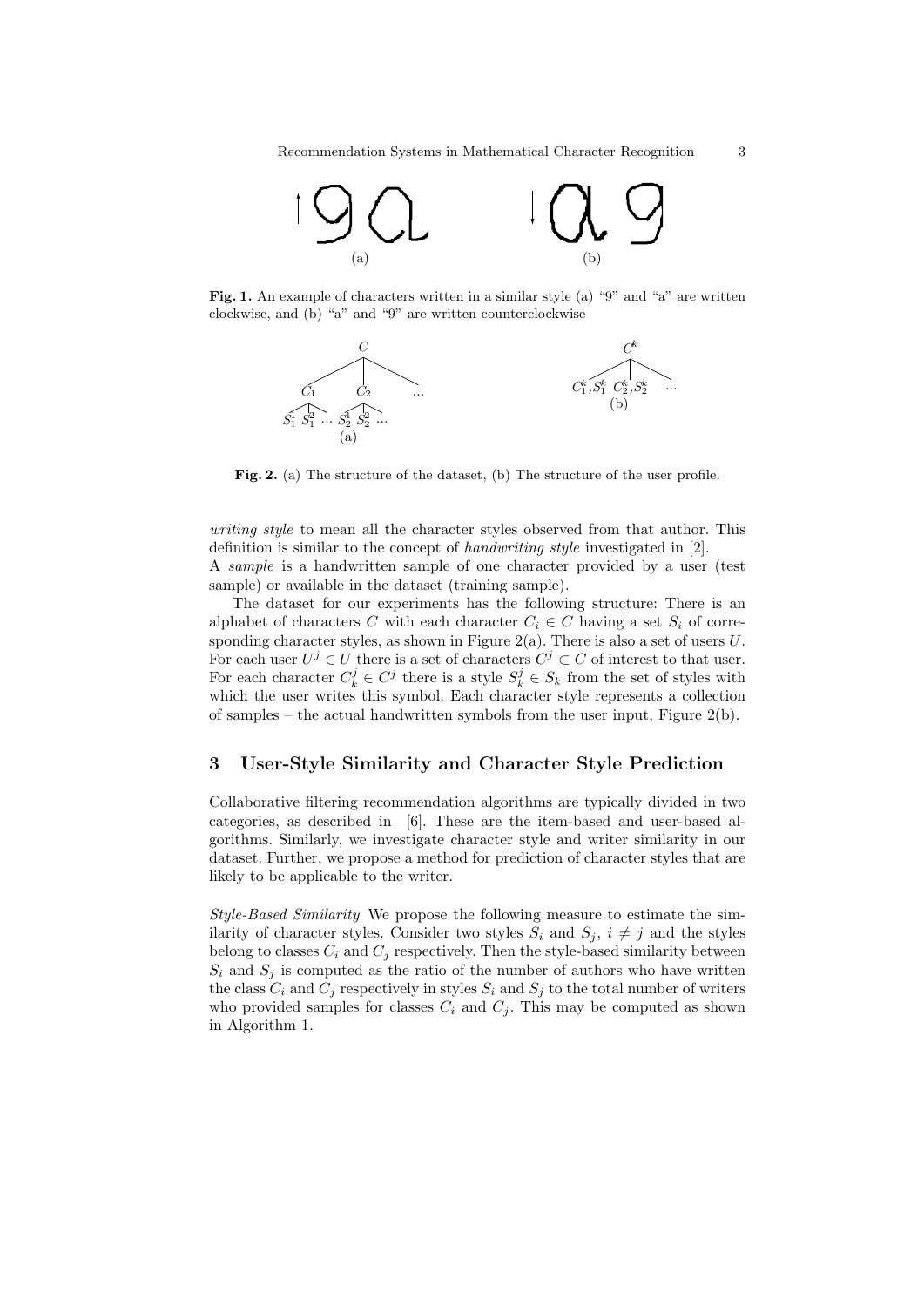**Input:**  $S_i$ ,  $S_j$  – character styles of which to compute similarity

Algorithm 1 StyleSimilarity()

```
Output: the similarity measure
A_i \leftarrow list of authors who wrote character C_i in style S_i.
A_j \leftarrow list of authors who wrote character C_j in style S_j.
 A_i^0 \leftarrow list of authors who wrote character C_i in any style.
 A_j^0 \leftarrow list of authors who wrote character C_j in any style.
c \leftarrow 0t \leftarrow 0for all a in A_i do
   if a \in A_j then
      c \leftarrow c + 1, t \leftarrow t + 1, A_j \leftarrow A_j \setminus aelse
       if a \in A_j^0 then t \leftarrow t+1 end if
   end if
    A_i^0 \leftarrow A_i^0 \setminus aend for
for all a in A_i do
    if a \in A_j^0 then t \leftarrow t+1, \, A_i^0 \leftarrow A_i^0 \setminus a end if
end for
 for all a in A_i^0 do
    if a \in A_j^0 then t \leftarrow t+1 end if
end for
if t = 0 then
   return null {The dataset does not contain authors to compute the similarity
   between given character styles.}
else
   return c/t
end if
```
User-Based Similarity In analogy with the style similarity, the user similarity measures the ratio of the number of classes written in the same character style to the total number of common classes provided by two authors.

It helps to determine whether for a given user there are other individuals who have similar writing styles and to suggest the character styles available from those individuals to the given user.

Prediction of Character Style Let  $P(S_0|S_1, S_2, ..., S_n)$  be the conditional probability that the character  $C_0$  is written in style  $S_0$  given that the user has provided character styles  $S_1, S_2, ..., S_n$ . Then for a given symbol, the character style that is suggested to the user at the training phase can be found as

$$
\max_{S' \in S} P(S'|S_1, S_2, ..., S_n)
$$
\n(1)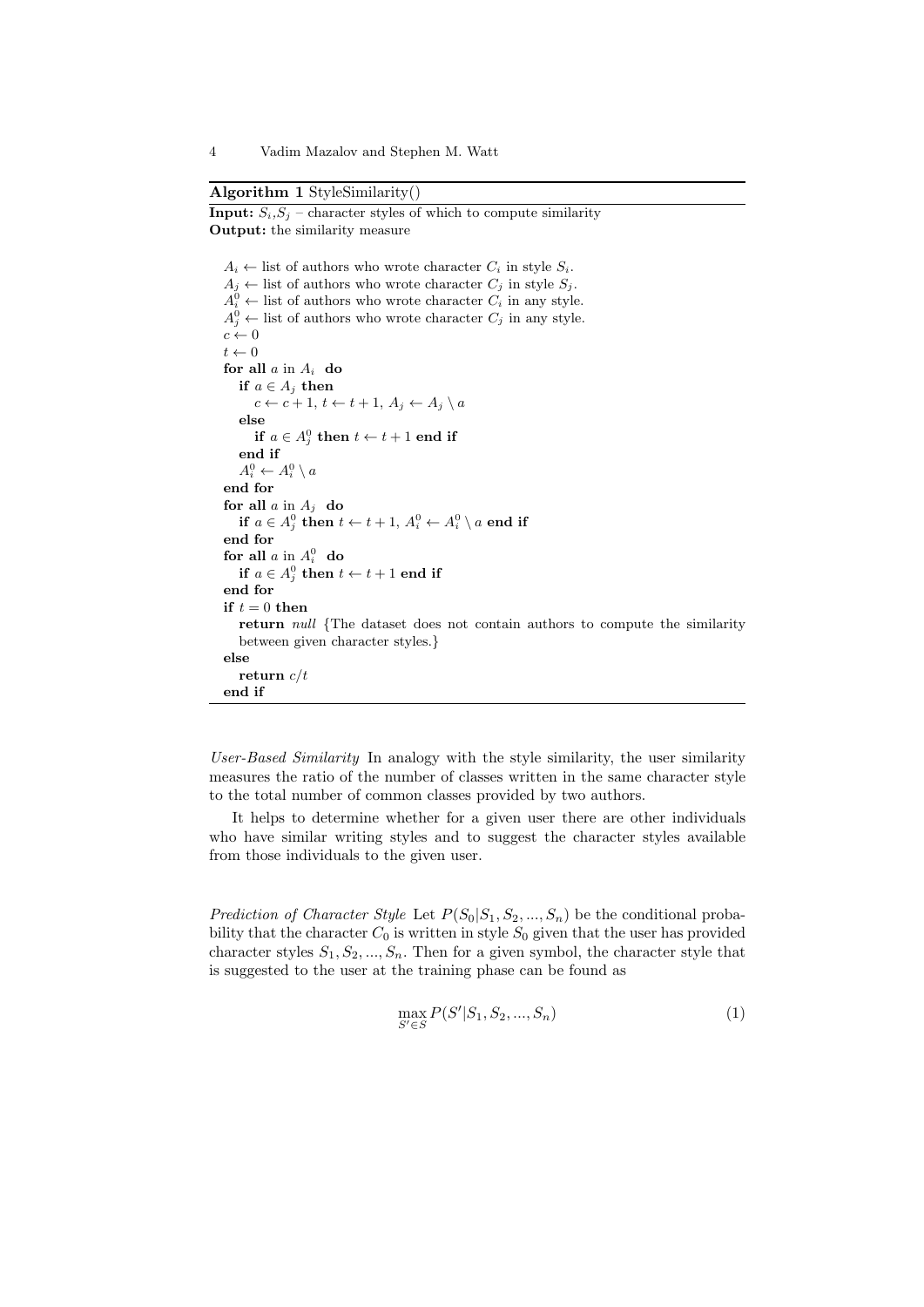

Fig. 3. Portion of pairs of character styles with similarity  $\geq$  a given value



Fig. 4. Portion of pairs of writers with similarity  $\geq$  a given value

where  $S$  is the set of character styles with which the subject symbol can be written. It can be computed with the chain rule

$$
P(\bigcap_{k=1}^{n} S_k) = \prod_{k=1}^{n} P(S_k | \bigcap_{j=1}^{k-1} S_j)
$$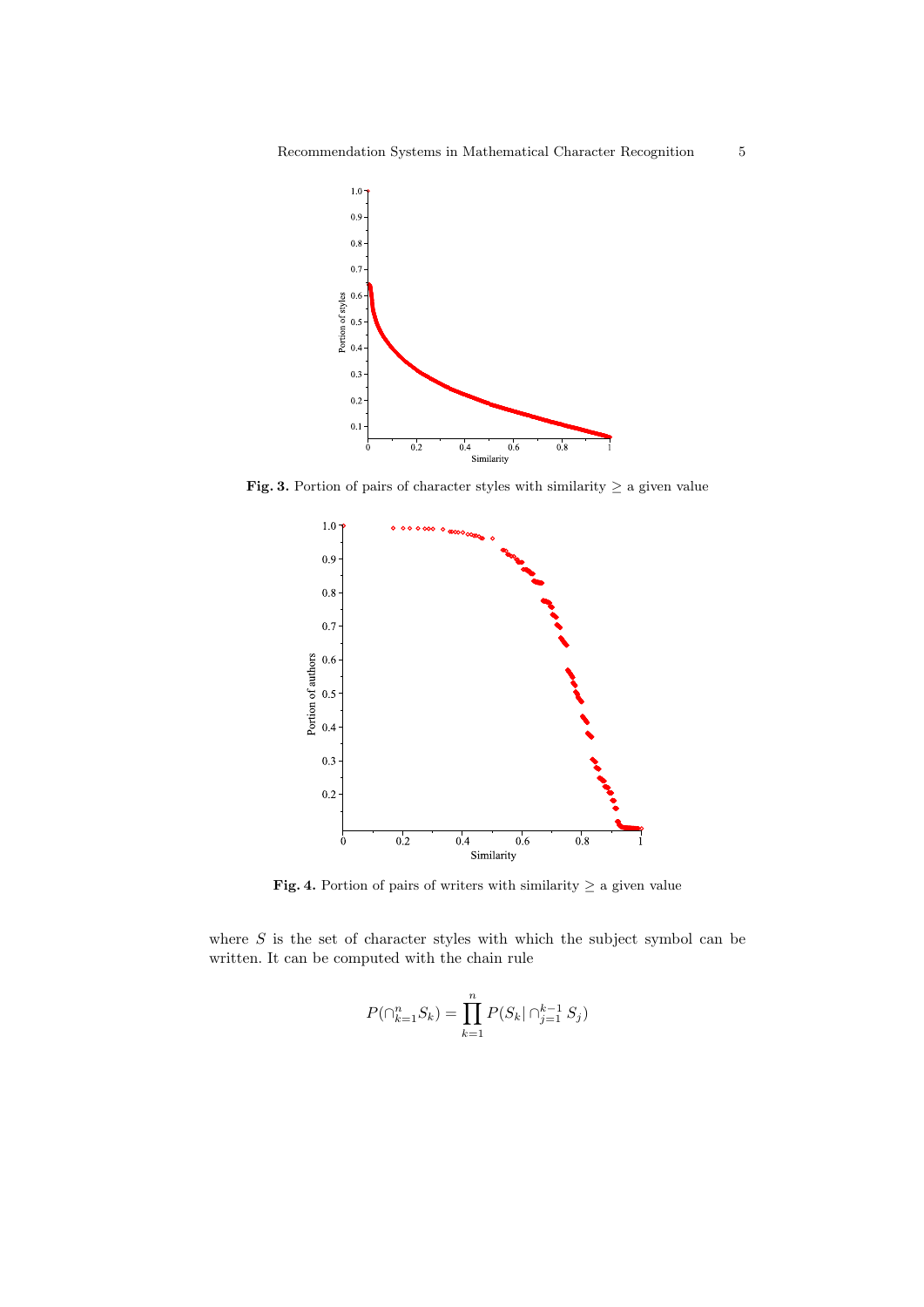

Fig. 5. The character style prediction accuracy

The probability of the user to write  $n$  given character styles can be given as

 $P(\bigcap_{k=1}^n S_k)$ 

and computed as the ratio of the number of authors who write each of the classes in the corresponding character style to the total number of authors who provided samples for all of the corresponding characters.

#### 4 Experimental Evaluation

In this section we present experimental results. The data set used for testing consisted of 50,703 individual handwritten characters in 242 classes, including Latin and Greek letters as well as mathematical symbols to take into account different forms and styles, as described in [3]. Further, each sample is labeled with its style and the author who provided the sample. There are 369 writers in total.

For the style similarity, we obtained results demonstrated in Figure 3, which shows the portion of pairs of character styles with similarity greater than of equal to a given value. The similarity was found between all combinations of pairs of styles in the collection. The portion is computed as the ratio of the number of pairs of styles with similarity greater than or equal to the given value to the total number of pairs of styles.

Writer similarity is presented in Figure 4. It shows the portion of authors with similarity greater than or equal to a given similarity. The similarity was computed between all combinations of pairs of authors in the dataset. As it was described for the style similarity, the portion is computed as the ratio of the number of pairs of authors with similarity greater than or equal to the given value to the total number of pairs of authors.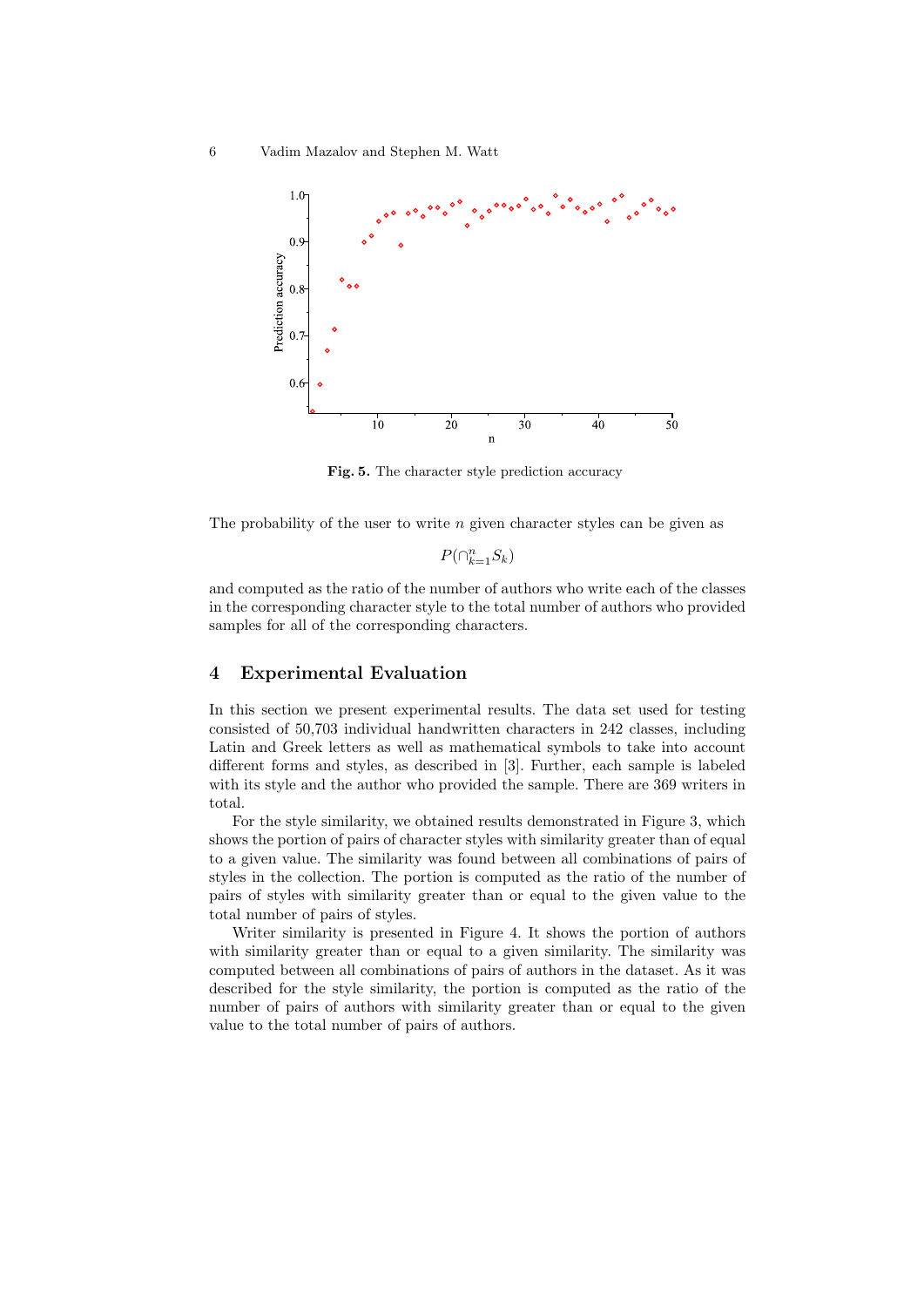Recommendation Systems in Mathematical Character Recognition 7



Fig. 6. The training application

For the estimation of the character style prediction accuracy, the experimental runs were organized as follows. For each author, we randomized the list of character styles that the author provided. Then, for each style in the random list, we compute the conditional probability that the corresponding character is written in given style. Figure 5 presents the average prediction accuracy among all writers depending on the number of character styles  $n$  available from the author. From the results we can conclude that once an author provided more than 10 styles, we can predict with high accuracy what corresponding character styles the author will be using for other symbols.

#### 5 Use Case: Training a Math Character Recognizer

We now describe an application of the style recommendation algorithm. Consider an application for training a recognizer, developed in our framework for pen-based multi-user online collaboration in mathematical domains [4]. This application, a screenshot of which is in Figure 6, is implemented as an extension of the framework. The extension is designed to collect and organize the training samples in character styles, symbols and catalogs as it is explained in Section 2. This training application is the subject for improvement by asking the user to select the styles suggested by the algorithm, that we present in this paper. Using the idea of style recommendation, the application can be enhanced to suggest styles and corresponding samples to a user, based on the history of styles that the user provided. The UI can be adjusted accordingly. This can speed up the